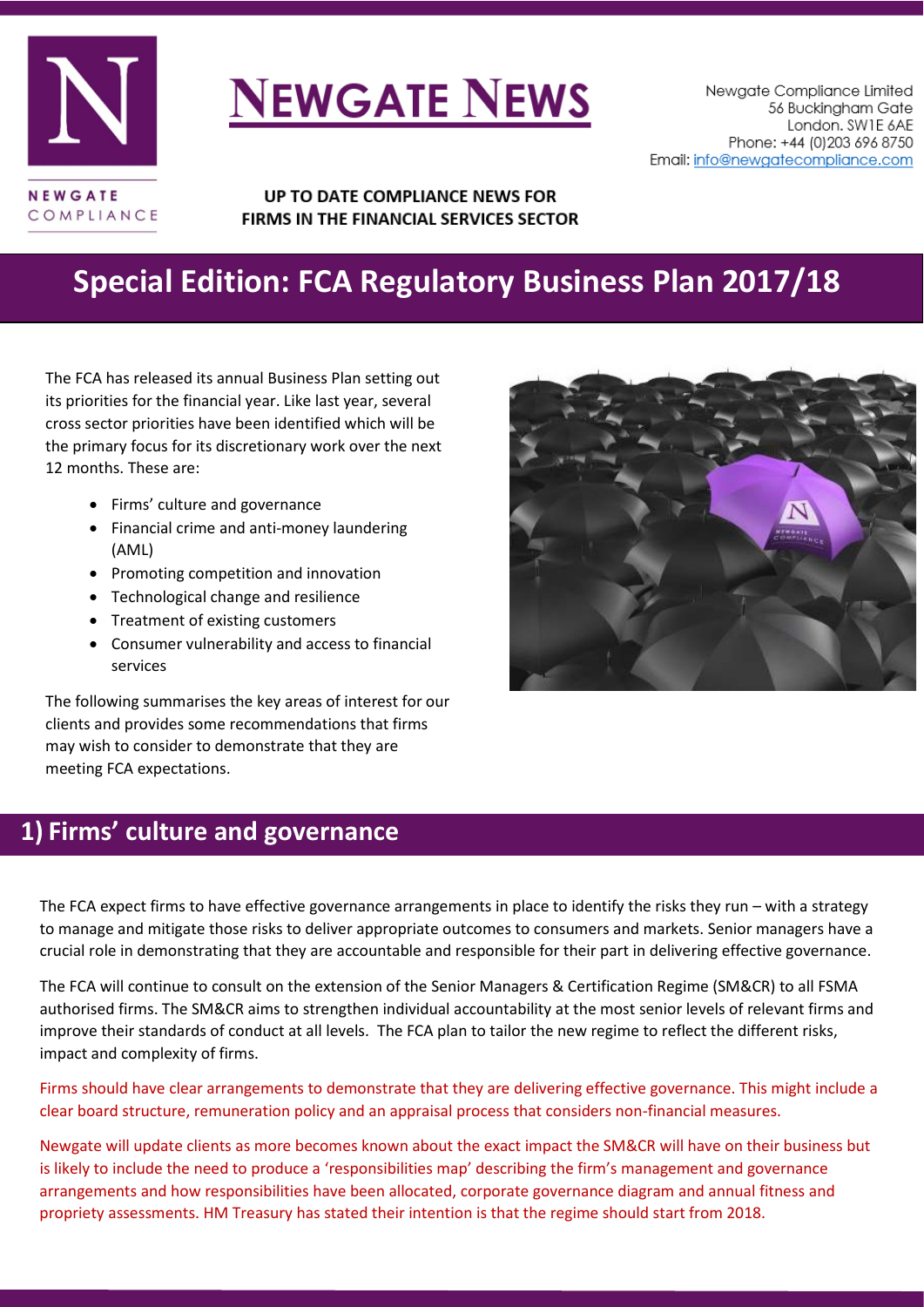The FCA will collaborate with law enforcement partners and other agencies in its work on anti-money laundering (AML), scams and other types of financial crime. The Financial Crime Annual Data Return was introduced in 2016 and the FCA will analyse the early responses to make sure they are focusing supervision on the right firms. The FCA will also continue to work closely with the Treasury on AML policy issues as they transpose the 4th Money Laundering Directive (4MLD) into UK law by June 2017. Some of the key changes include:

- **Customer Due Diligence (CDD)** In short, 4MLD's revisions mean that CDD will have to be performed for more clients.
- **Enhanced beneficial ownership information** EU countries must now require entities in their jurisdiction to keep up-to-date ownership information in a central registry that is accessible to authorities, obliged entities, and public persons with a legitimate interest, such as journalists or non-governmental organisations.
- **Expansion of categories of Politically Exposed Persons**

Money Laundering Reporting Officers should consider the revisions made in 4MLD when completing their annual report and risk assessment, with which Newgate will be happy to assist. We will be releasing a Newsletter in respect of 4MLD in the coming weeks.

#### **3) Promoting competition and innovation**

New types of financial technology (known as 'FinTech') continue to drive change and encourage innovation in the financial sector. The FCA seeks to ensure that firms manage the risks of innovation, ensuring it does not jeopardise consumer protection or the integrity of the financial system.

The FCA will continue to engage with firms and provide one to-one assistance to innovative businesses in regard to the regulatory implications of their expected innovations as quickly and frankly as possible. In particular, priority is being given to regulatory reporting, real-time monitoring and surveillance (including the role technology could play in helping firms meet their KYC and AML obligations) and extending consumer access to financial services.

Please contact Newgate if you are considering using FinTech to assist your business.

## **4) Technological change and resilience**

There is an increasing demand for technology to meet firms' business needs and support their strategies which comes with an increased level of cyber risks. The FCA plan to work with firms so that existing technology and systems become more resilient to both cyber-attacks and outages in order to protect consumers and markets and build confidence in the effectiveness of financial technology. They wish to see, amongst others:

- Firms increasingly considering the importance of resilience and risk of cyber-attacks when building and developing their IT systems and processes.
- Firms performing robust testing and evaluation
- Firms build and enhance their capability to defend against, and respond quickly and effectively to, cyberattacks.

We recommend reviewing and testing your IT systems against the threat of cybercrime on a regular basis (at least annually). Firms should also consider completing our cyber-security arrangements assessment on the GATEway.

Newgate have designed a cyber-security training course which firms can use in order to keep employees informed about the different types of online threat and the steps both the individual and firm can take to reduce the chances of falling victim to cyber-crime.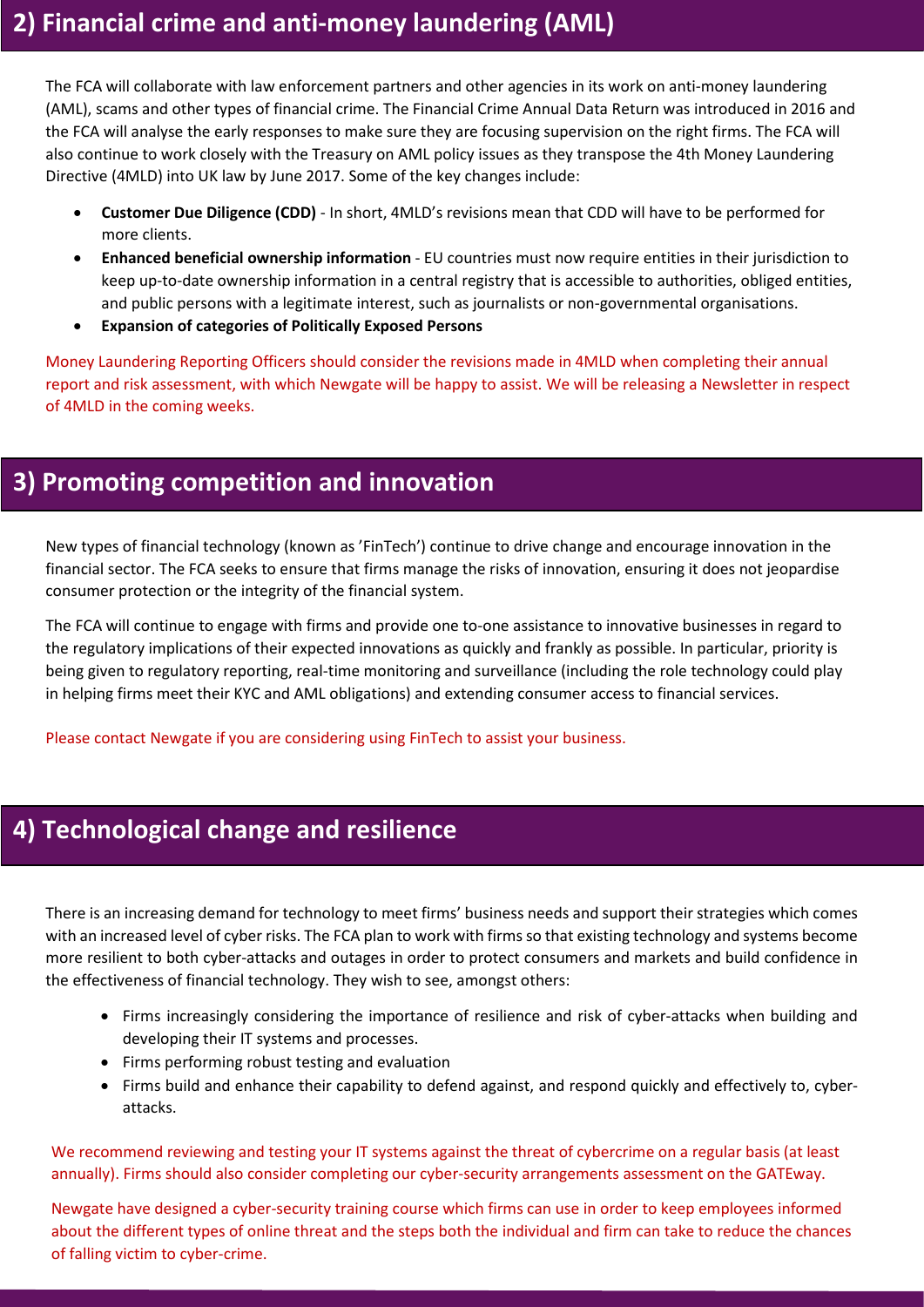The FCA continue to see firms' treatment of existing customers as a priority for the coming year, who should enjoy the same benefits of increased competition and innovation that new customers receive. Particularly:

- Firms should give more information to customers on renewal in the relevant sectors, making pricing more transparent
- Barriers to switching or exiting should be removed
- Firms should pay due regard to the interests of their existing customers and actively engage with them to give them a good service and improved outcomes

Firms should ensure they are carrying out regular suitability assessments of their customers.

#### **6) Consumer vulnerability and access to financial services**

Recent FCA research showed that consumers with vulnerable characteristics or in vulnerable circumstances may be significantly less able to represent their own interests and are more likely to suffer harm than the average consumer. Some firms do not appropriately recognise when consumers become vulnerable or do not consider how vulnerable customers should be treated.

The FCA's 'Our future Mission' statement put a particular focus on vulnerable consumers and in response to this the FCA will soon issue a 'Consumer Approach' document, which will set out how they plan to meet their consumer protection objective over the next 3-5 years.

Whilst this is mostly relevant to retail customers, all firms should take note of the Consumer Approach document when published.

## **Sector Specific Priorities: Investment Management**

The FCA will focus on the conduct of firms to ensure that markets remain clean and resilient and that investment management firms deliver good consumer outcomes with products that offer value for money. In particular, the FCA seek to ensure that investors understand the objectives of the funds they are investing in, that funds report their performance against appropriate benchmarks and that fund managers implement available liquidity management tools when necessary.

Some of the issues identified for the sector include:

- Weak price competition meaning investors pay too much for investment management services;
- Weak governance which may lead to poor product design and weak oversight of portfolios;
- Unidentified or poorly managed conflicts of interests causing harm to portfolio operators and endinvestors;
- Poor advice from investment consultants which may result in institutional investors making investment decisions that do not meet their needs; and
- Poor liquidity management in investment funds creating risks of consumer detriment or wider disruptions to the financial system in stressed market conditions.

To address these issues, the FCA outlined their key planned activities for the coming year. This includes issuing its final report of the Asset Management Market Study and consulting on proposed changes, take forward the feedback of a discussion paper on liquidity management in funds to ensure the fair treatment of all customers and further work on a Custody banks strategy.